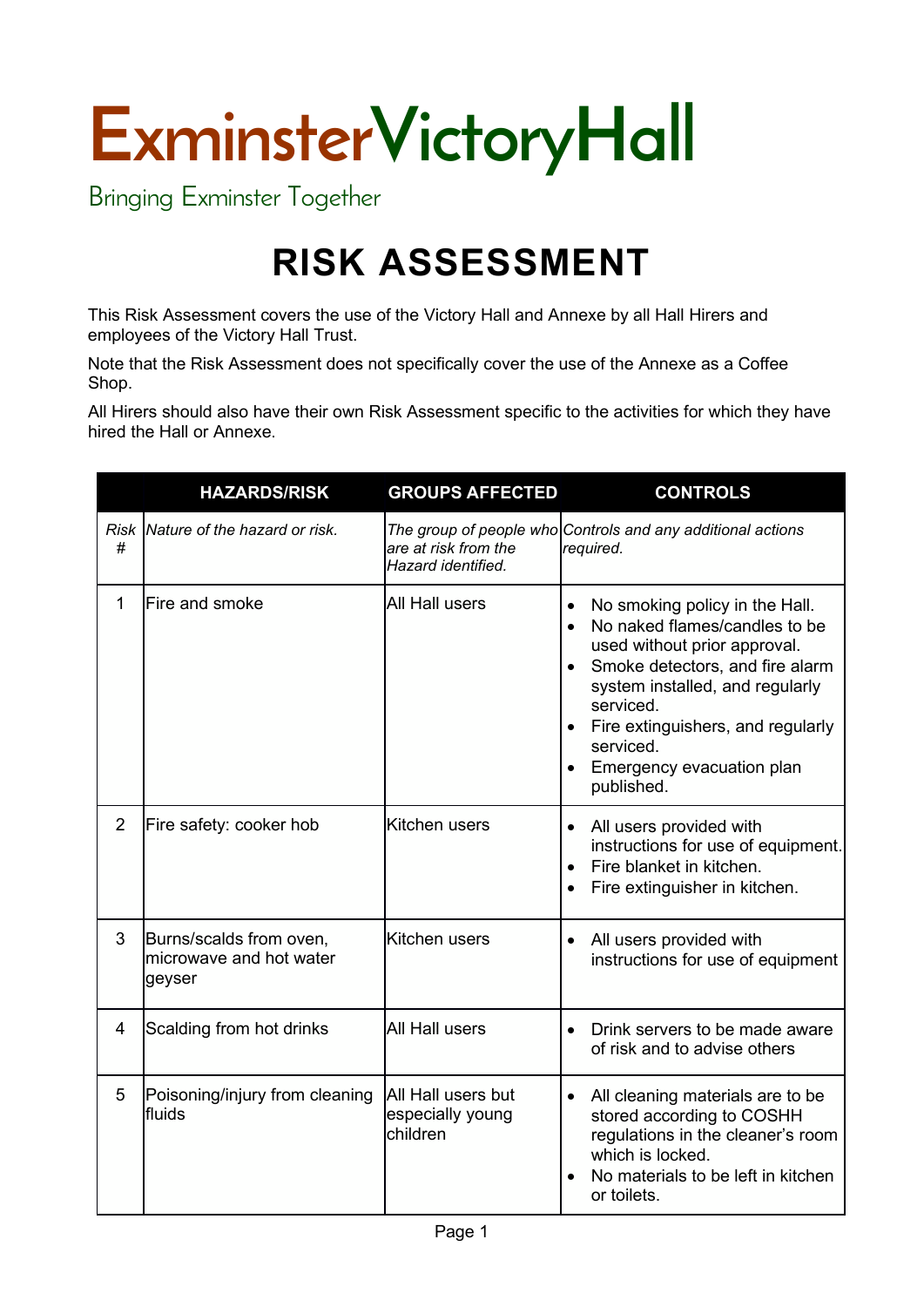|                 | <b>HAZARDS/RISK</b>                                                     | <b>GROUPS AFFECTED</b>            | <b>CONTROLS</b>                                                                                                                                                                                                                                                                                                |
|-----------------|-------------------------------------------------------------------------|-----------------------------------|----------------------------------------------------------------------------------------------------------------------------------------------------------------------------------------------------------------------------------------------------------------------------------------------------------------|
|                 |                                                                         |                                   | Cleaning materials in Cleaners<br>$\bullet$<br>cupboard stored at height                                                                                                                                                                                                                                       |
| 6               | Slip hazard                                                             | <b>All Hall users</b>             | All spillages to be cleaned up<br>immediately<br>Wet floor signage to be<br>$\bullet$<br>displayed                                                                                                                                                                                                             |
| $\overline{7}$  |                                                                         | off the stage                     | Non slip tread on each step.                                                                                                                                                                                                                                                                                   |
| 8               | Fall hazard from stage                                                  | Persons on the stage              | All stage Users to take care at<br>stage edge.<br>Children not to be allowed on<br>$\bullet$<br>stage unless closely supervised.                                                                                                                                                                               |
| 9               | Hazard from material falling<br>from stage                              | Persons in the Hall<br>near stage | No material/equipment/chairs to<br>$\bullet$<br>put near front of stage                                                                                                                                                                                                                                        |
| 10 <sup>°</sup> | Trip hazard from obstructions<br>within the Hall                        | All Hall users                    | Hirers/keyholders/helpers to<br>keep watch to avoid hazards                                                                                                                                                                                                                                                    |
| 11              | Injury from carrying heavy<br>equipment such as tables and<br>chairs    | All Hall users<br>Employees       | Perform dynamic risk<br>$\bullet$<br>assessment prior to moving and<br>handling.<br>Only adults to move heavy<br>$\bullet$<br>equipment and only within<br>permissible limits.<br>Chairs in main Hall only stacked<br>$\bullet$<br>6 high.<br>Chair truck to be used to move<br>$\bullet$<br>stacks of chairs. |
| 12 <sup>2</sup> | Electric shock hazards from<br>faulty equipment/appliances              | All Hall users<br>Employees       | All equipment used by the public<br>to be PAT tested annually, other<br>equipment every two years.                                                                                                                                                                                                             |
| 13 <sup>°</sup> | Electrical shock hazard from<br>interference with electrical<br>sockets | Children                          | Children to be supervised at all<br>$\bullet$<br>times to ensure no tampering<br>with electrical sockets.                                                                                                                                                                                                      |
| 14              | Electrocution whilst using<br>stage lights.                             | Stage users                       | Only trained users are to use the<br>stage lights.                                                                                                                                                                                                                                                             |
| 15              | Slipping on ramp at rear exit.                                          | All Hall users                    | Ramp has anti slip surface                                                                                                                                                                                                                                                                                     |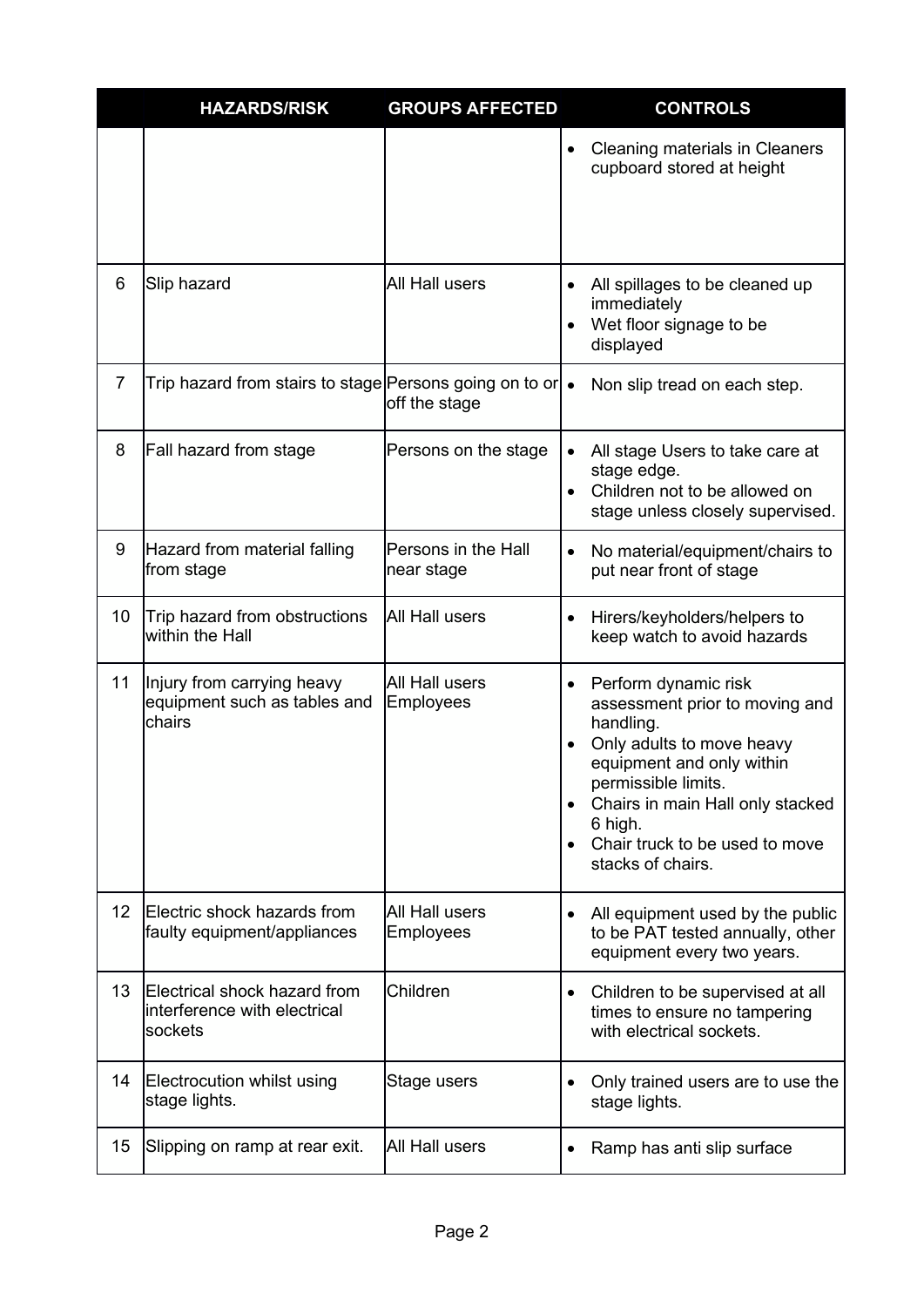|    | <b>HAZARDS/RISK</b>                                                                                    | <b>GROUPS AFFECTED</b>         | <b>CONTROLS</b>                                                                                                                                                                                                                                                                                                                                                                                                                                                 |
|----|--------------------------------------------------------------------------------------------------------|--------------------------------|-----------------------------------------------------------------------------------------------------------------------------------------------------------------------------------------------------------------------------------------------------------------------------------------------------------------------------------------------------------------------------------------------------------------------------------------------------------------|
| 16 | Asbestos hazard in fabric of<br>building                                                               | Anyone maintaining<br>the Hall | Anyone working on the fabric of<br>$\bullet$<br>the Hall are to be briefed on<br>presence of asbestos.<br>Hazardous areas are marked.<br>Asbestos Survey available for<br>inspection.                                                                                                                                                                                                                                                                           |
| 17 | Accidents when using<br>materials or working at height                                                 | All Hall users<br>Employees    | Correct use of stepladder. No<br>$\bullet$<br>lone working.<br>Materials not to be stored above<br>$\bullet$<br>shoulder height<br>(recommendation of Manual<br><b>Handling Operations Regulations</b><br>1992).                                                                                                                                                                                                                                                |
| 18 | Doors - Finger trapment, and<br>the opening of doors from Hall<br>into corridor and hitting<br>someone | <b>All Hall Users</b>          | All users to exercise care when<br>$\bullet$<br>opening doors.                                                                                                                                                                                                                                                                                                                                                                                                  |
| 19 | Legionella                                                                                             | <b>All Hall Users</b>          | Risk is low as there is no<br>standing water                                                                                                                                                                                                                                                                                                                                                                                                                    |
| 20 | Hinged loft hatch in Annexe<br>could open and hit someone if<br>they were standing under it.           | <b>All Annexe Users</b>        | Retaining nut and bolt added to<br>$\bullet$<br>existing bolt.<br>Anyone using the loft to ensure<br>$\bullet$<br>that bolt is secured with nut and<br>bolt in position when they have<br>closed the hatch.                                                                                                                                                                                                                                                     |
| 21 | Doorway between Annexe and All Annexe and Hall<br>main corridor is uneven and<br>someone could trip    | <b>Users</b>                   | Non slip tape has been fitted as<br>$\bullet$<br>a temporary measure to ensure<br>no loose edges.<br>Long term action is to install a<br>door bar when floor in Annexe is<br>re-laid.                                                                                                                                                                                                                                                                           |
| 22 | Catching COVID at an event                                                                             | All Annexe and Hall<br>users   | Anyone who is unwell should go<br>home immediately and follow<br>health guidance<br>Face coverings are<br>recommended when moving<br>around the Hall particularly if<br>users are not part of normal<br>social group<br>Clean hands frequently, avoid<br>touching face, nose or eyes<br>'Catch it, bin it, kill it.'<br>Keep the Hall ventilated.<br>$\bullet$<br>Maintain social distance<br>especially when other users not<br>be part of normal social group |